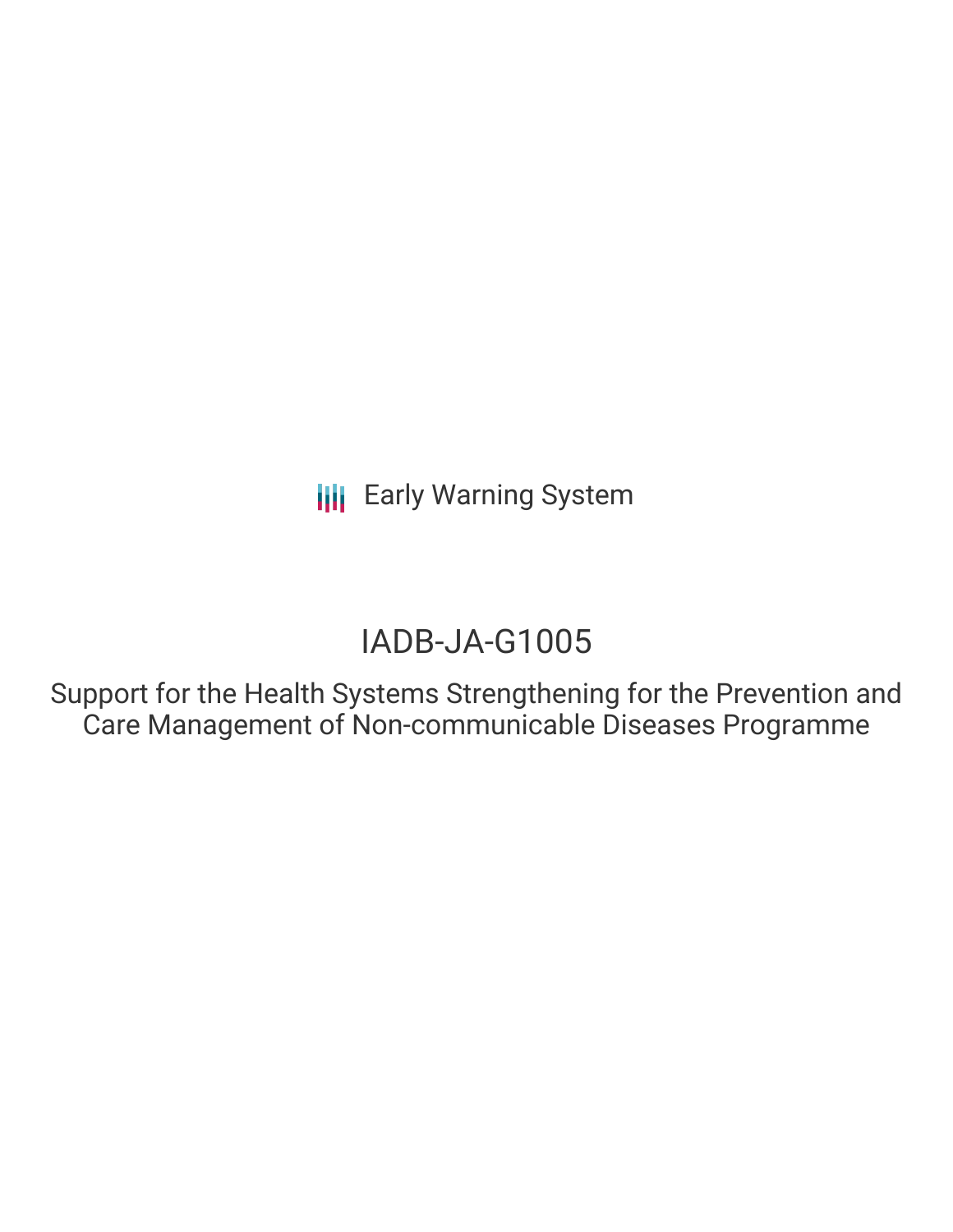

Support for the Health Systems Strengthening for the Prevention and Care Management of Noncommunicable Diseases Programme

#### **Quick Facts**

| <b>Countries</b>               | Jamaica                                |
|--------------------------------|----------------------------------------|
| <b>Financial Institutions</b>  | Inter-American Development Bank (IADB) |
| <b>Status</b>                  | Approved                               |
| <b>Bank Risk Rating</b>        | C                                      |
| <b>Voting Date</b>             | 2019-12-12                             |
| <b>Borrower</b>                | Government of Jamaica                  |
| <b>Sectors</b>                 | <b>Education and Health</b>            |
| <b>Investment Type(s)</b>      | Grant                                  |
| <b>Investment Amount (USD)</b> | $$11.20$ million                       |
| <b>Project Cost (USD)</b>      | $$11.20$ million                       |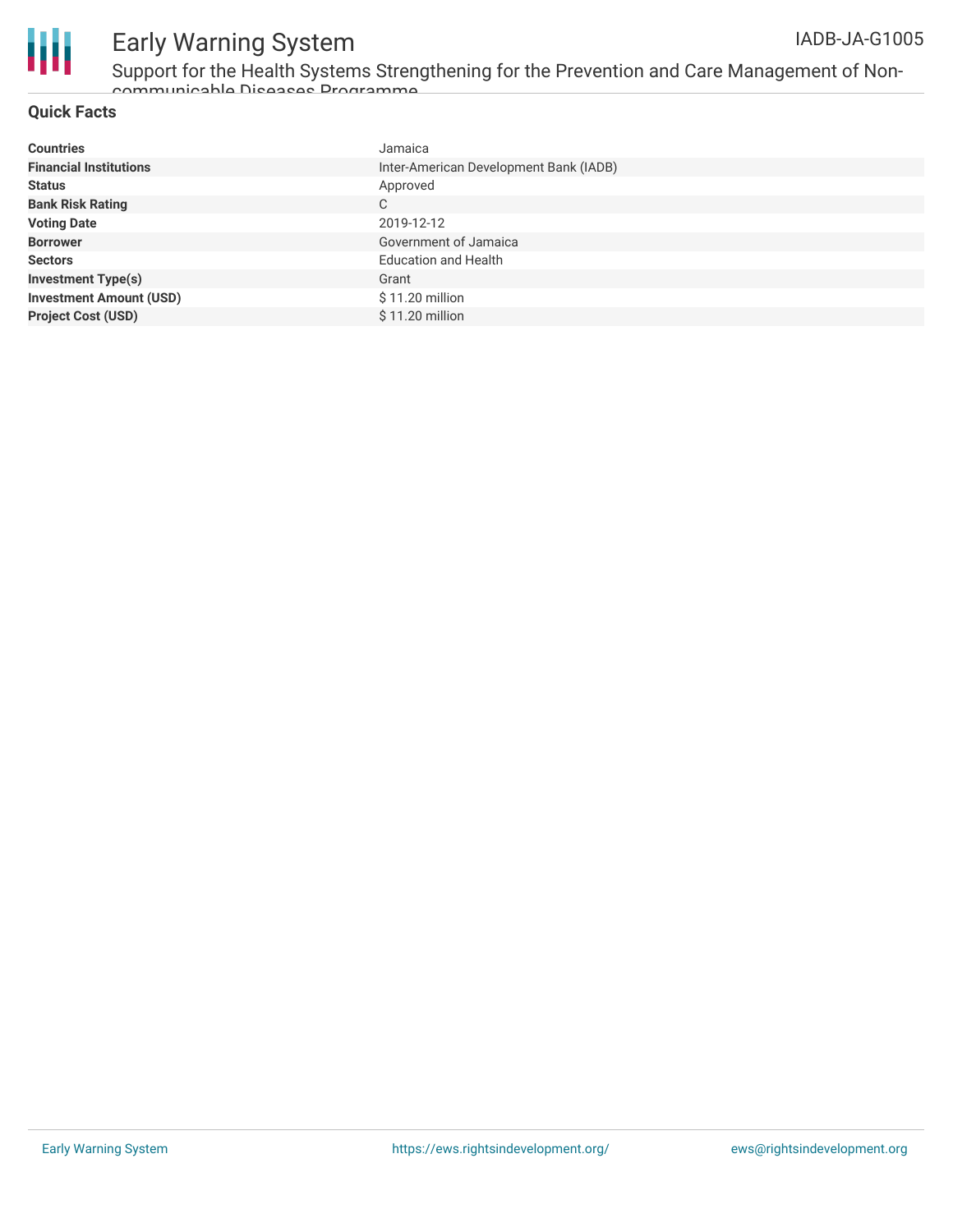

#### **Project Description**

The overall objective is to support the hybrid operation JA-L1049/JA-L1080 that has the objective of contributing to the improvement of the health of Jamaica's population by strengthening comprehensive policies for the prevention of Non-Communicable (Chronic) Diseases (NCDs) risk factors and improving access to an upgraded and integrated primary and secondary health network in prioritized areas with an emphasis on chronic disease management, that provide more efficient and higher quality care. The investment grant will upgrade primary health care facilities in the catchment areas of three priority hospitals.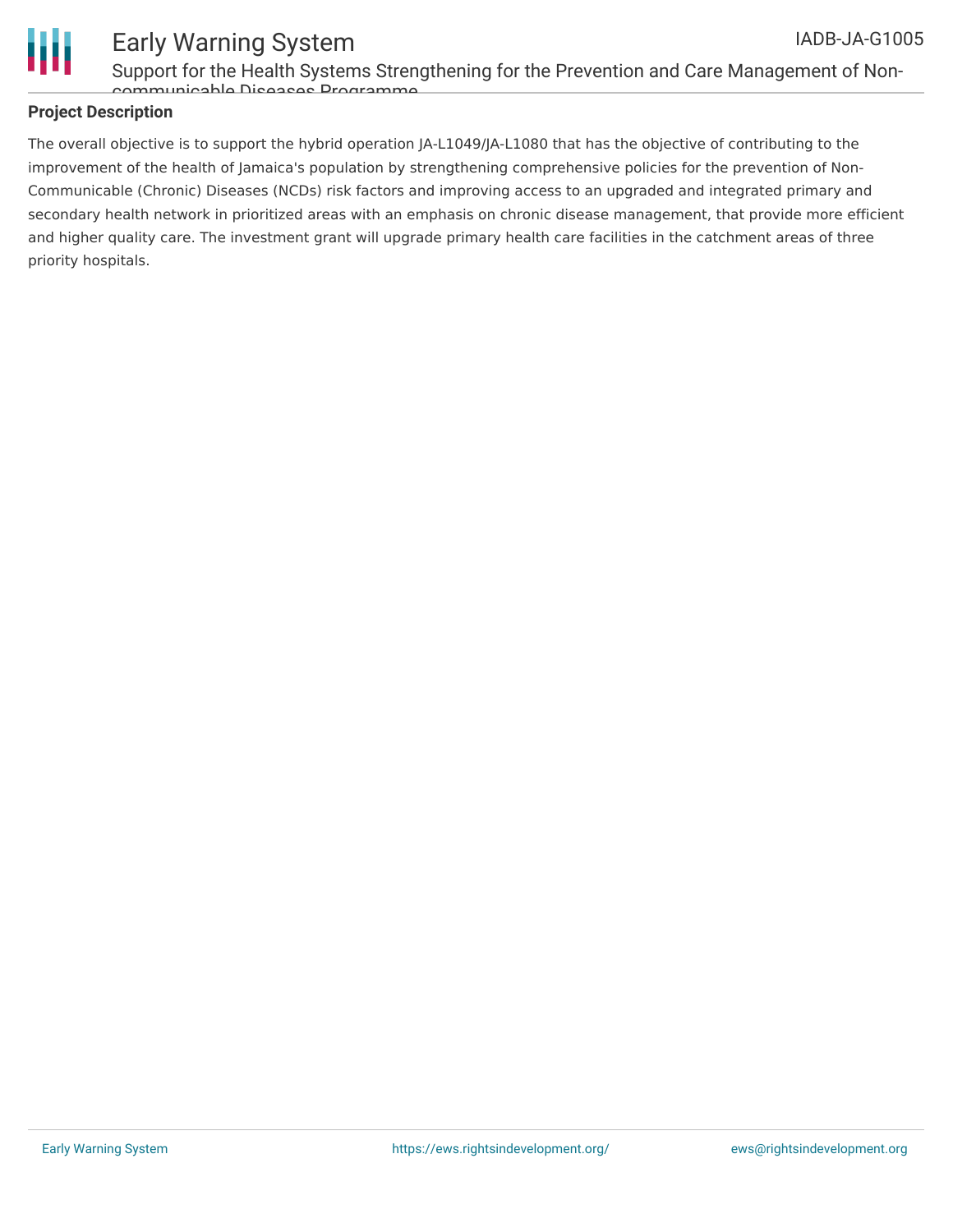

Support for the Health Systems Strengthening for the Prevention and Care Management of Noncommunicable Diseases Programme

#### **Investment Description**

• Inter-American Development Bank (IADB)

European Commission Amended and Restated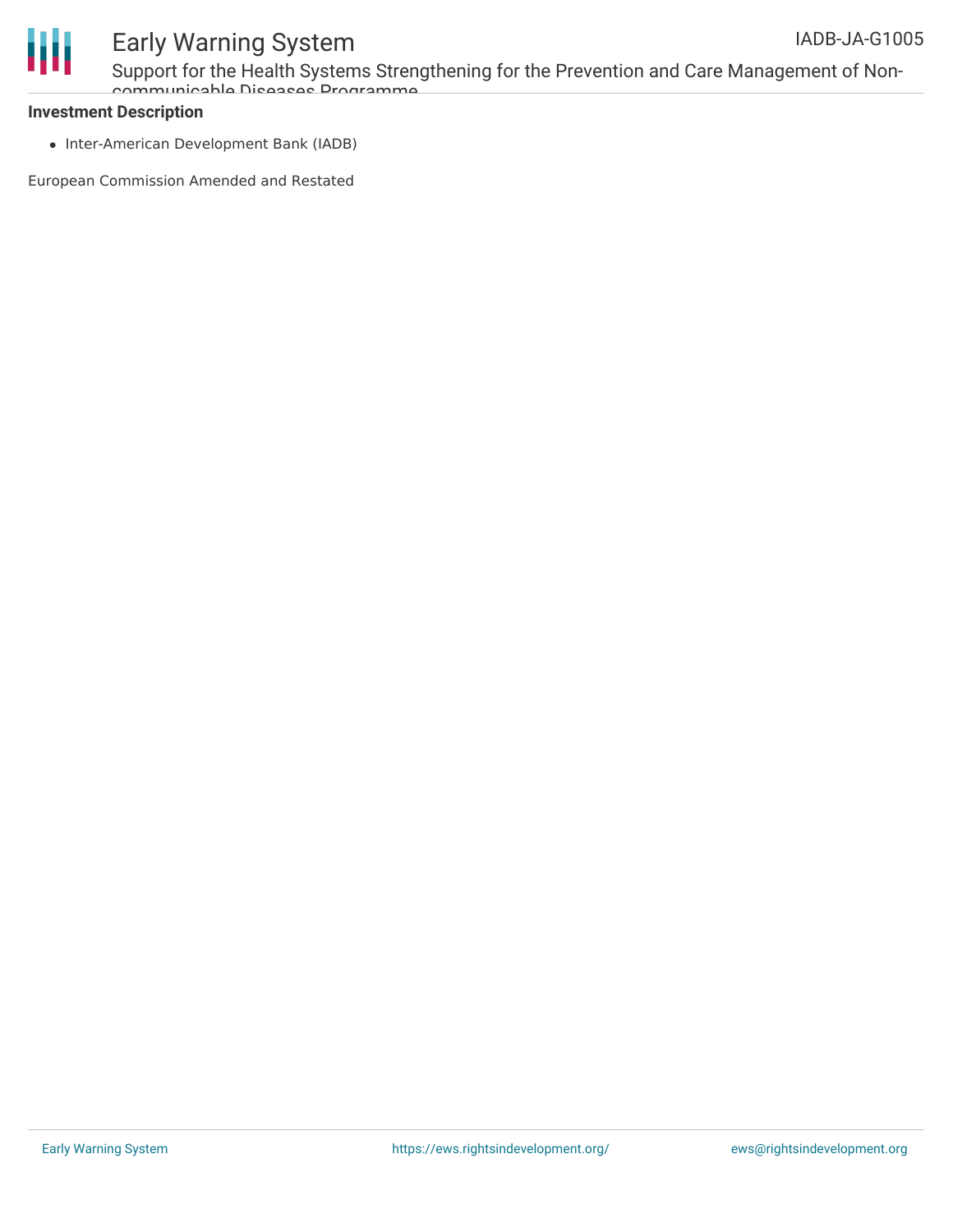

#### Early Warning System IADB-JA-G1005

Support for the Health Systems Strengthening for the Prevention and Care Management of Noncommunicable Diseases Programme

#### **Contact Information**

#### ACCOUNTABILITY MECHANISM OF IADB

The Independent Consultation and Investigation Mechanism (MICI) is the independent complaint mechanism and fact-finding body for people who have been or are likely to be adversely affected by an Inter-American Development Bank (IDB) or Inter-American Investment Corporation (IIC)-funded project. If you submit a complaint to MICI, they may assist you in addressing the problems you raised through a dispute-resolution process with those implementing the project and/or through an investigation to assess whether the IDB or IIC is following its own policies for preventing or mitigating harm to people or the environment. You can submit a complaint by sending an email to MICI@iadb.org. You can learn more about the MICI and how to file a complaint at http://www.iadb.org/en/mici/mici,1752.html (in English) or http://www.iadb.org/es/mici/mici,1752.html (Spanish).